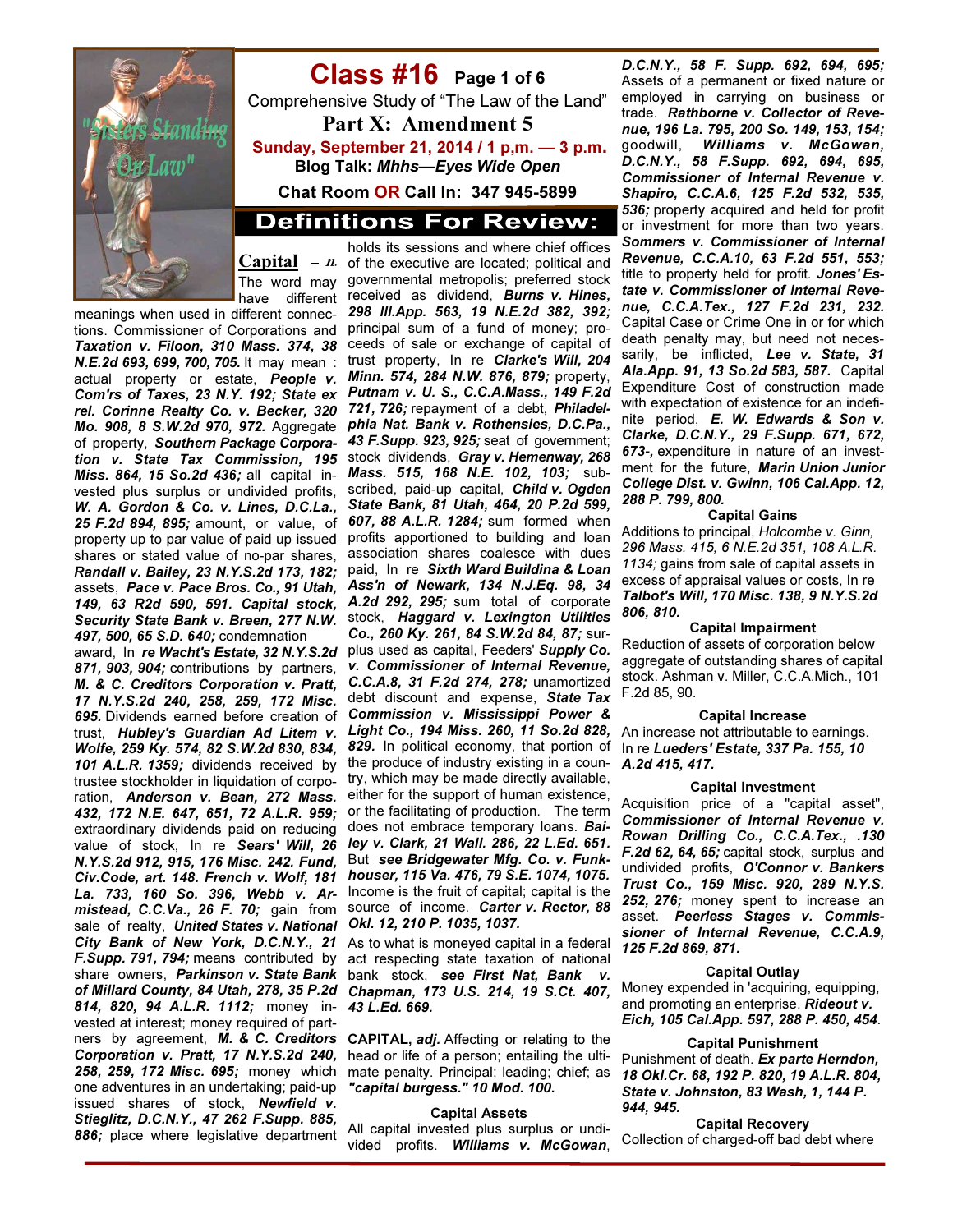

 $Class #16$  Page 2 of 6 Comprehensive Study of The Law of the Land Part X: Amendment 5 Sunday, September 21, 2014 1 p,m. — 3 p.m Blog Talk: Mhhs—Eyes Wide Open Chat Room OR Call In: 347 945-5899

reserve account system is used. National *Bank of Tulsa v. Oklahoma Tax Commission, Okl., 145 P.2d 768, 771, 772,* 

#### Capital Stock

The term has various meanings.It may mean : amount fixed by charter to be subscribed and paid in or secured to be paid in by shareholders. *State ex rel. Corinne Realty Co. v. Becker, 320 Mo. 908, 8 S.W.2d 970, 971.* Amount of stock that corporation may issue. *Schwemer v. Fry, 212 Wis. 88, 249 N.W. 62, 90 A.L.R. 308;* amount subscribed, contributed or secured to be paid in. *Haggard v. Lexington Utilities Co., 260 Ky. 261, 84 S.W. 2d 84, 87; Person v. Board of State Tax Com'rs, 184 N.C. 499, 115 S.E. 336, 346;* capital, *Central Illinois Public Service Co. v. Swartz, 284 Ill. 108, 119 N.E. 990, 992; Louisville & N. R. Co. v. Bosworth, D.C.Ky., 209 F. 380, 411,* corporate assets or property, *Bates v. Daley's Inc., 5 Cal. App.2d 95, 42 P.2d 706, 709;* evidence of rights in property.

*Southern Package Corporation v. State Tax Commission, 195 Miss. 864, 15 So.2d 436;* fund employed in carrying on business or enterprise, *Chicago, M., St. P. & P. R. v. Harmon, 89 Mont. 1, 295 P. 762, 769:* liability of the corporation to its shareholders, after creditors' claims have been liquidated, *Department of Treasury of Indiana v. Crowder, 214 Ind. 252, 15 N.E.2c1 89, 91;* valuation of the corporation as a business enterprise, *Commonwealth v. Columbia Gas & Electric Corporation, 336 Pa. 209, 8 A.2d 404, 410.* 

#### Capital Stock Tax

Tax on privilege of doing business, *Wisconsin Cent. Ry. Co. v. U. S., Ct.C1., 41 F.2d 870, 885. 263* 

#### Capital Surplus

Property paid into corporation by shareholders in excess of capital stock liability. Commissioner of Corporations and *Taxa-693, 699, 700.* 

**Criminal-**  $n$ . One who has committed a criminal offense; one who has been legally convicted of a crime; one ad-

judged guilty of crime. *Molineux v. Collins, 177 N.Y. 395, 69 N.E. 727, 65 L.R. A. 104.* Synonymous with word *166, 34 S.E. 322.*  "crook." *Weiner v. Leviton, 230 App.Div. 312, 244 N.Y.S. 176, 178.* 

CRIMINAL, *adj.* That which pertains to or is connected with the law of crimes, or the administration of penal justice, or which relates to or has the character of crime. *Charleston v. Beller, 45 W.Va. 44, 30 S.E. 152; Van Riper v. Constitutional* 

*Government League, 1 Wash.2d 635,*  word is defined as of the nature of or in-*League, 1 Wash.2d 635, 96 P.2d 588, 128 F.2d 676, 683*. *591, 125 A.L.R. 1100.* 

#### Criminal Act

A term which is equivalent to crime; or is sometimes used with a slight softening or glossing of the meaning, or as importing a possible question of the legal guilt of the deed. The intentional violation of statute designed to protect human life is criminal act. State v. Agnew, 202 N.C. 755, 164 S.E. 578, 579.

#### Criminal Action

The proceeding by which a party charged with a public offense is accused and brought to trial and punishment is known *Bla.Com. 398.*  as a "criminal action." *Pen.Code Cal. § 683.* A criminal action is (1) an action prosecuted by the state as a party, against a person charged with a public offense, for the punishment thereof ; (2) an action prosecuted by the state, at the instance of an individual, to prevent an apprehended crime, against his person or property. *Code N.C. 1883, § 129, C.S. § 395.* 

#### Criminal Assault and Battery

*tion v. Filoon, 310 Mass. 374, 38 N.E.2d*  and grossly negligent character exposes *N.Y.S. 547, 549; State v. Howard, 162*  An accused may be guilty of a "criminal assault and battery" if he intentionally does an act which by reason of its wanton another to personal injury and in fact *La. 719, 111 So. 72, 76.*  causes injury. *State v. Linville, 150 Kan. 617, 95 P.2d 332, 334.* 

#### Criminal Case

An action, suit, or cause instituted to pun-311 F.2d 547, 562.

ish an infraction of the criminal laws. *State v. Smalls, 11 S.C. 279; People v. Iron Co., 201 Ill. 236, 66 N. E. 349; Wilburn v. State, 140 Ga. 138, 78 S.E. 819, 820; Hankamer v. Templin, 143 Tex. 572, 187- S. W.2d 549, 550.* The phrase has various meanings according to context and purpose of constitutional provision or statute. *Ex parte Tahbel, 46 Cal. App. 755, 189 P. 804, 806; Childs v. City of Birmingham, 19 Ala.App. 71, 94 So. 790; Barnett v.. Atlanta, 109 Ga.* 

#### Criminal Charge

An accusation of crime, formulated in a written complaint, information, or indictment, and taking shape in a prosecution. *U. S. v. Patterson, 150 U.\_S. 65, 14 S.Ct. 20, 37 L.Ed. 999; Eason v. State, 11 Ark. 482; People v. Ross, 235 Mich. 433, 209 N.W. 663, 666.* 

*96 P.2d 588, 591, 125 A.L.R. 1100.* The contempt proceedings" are brought to volving a crime; more generally, of the dignity and integrity of the court and to nature of a grave offense; wicked*. Van*  punish for disobedience of its orders. *Riper v. Constitutional government O'Malley v. United States, C.C.A.Mo.,*  Criminal contempt proceeding "Criminal preserve the power and vindicate the

#### Criminal Court

One where criminal cases are tried and determined, not one where civil cases are tried, or persons charged with criminal offenses are held for action by proper authority. Hobart v. *First Criminal Judicial Dist. of Court of Bergen Coun-V, 10 N.J.Misc. 723, 160 A. 674, 675.* 

#### Criminal Information

A criminal suit brought, without interposition of a grand jury, by the proper officer of the king or state. *Cole, Cr.Inf.; 4* 

#### Criminal Instrumentality Rule

Where the wrong is accomplished by a crime, the crime and not the negligent act of the party which made it possible is the "proximate cause". *Foutch v. Alexandria Bank & Trust Co., 177 Tenn. 348, 149 S.W.2d 76, 85.* 

#### Criminal Intent

The intent to commit a crime; malice, as evidenced by a criminal act; an intent to deprive or defraud the true owner of his property. *People v. Borden's Condensed Milk Co., 165 App.Div. 711, 151* 

Criminal Malversation A broad category of corrupt official practices. Jimenez v. Aristeguieta, C.A.Fla.,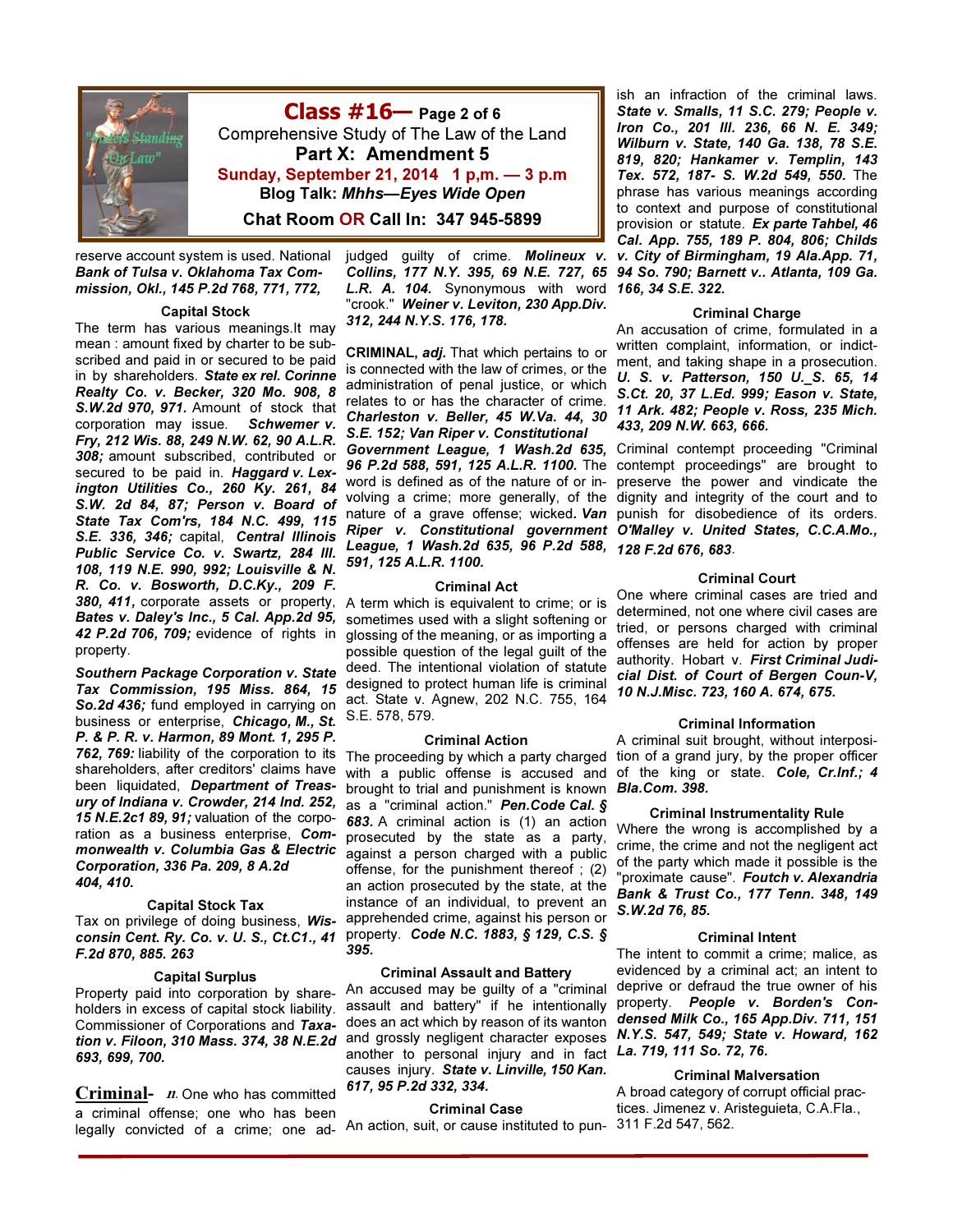

Class #16— Page 3of 6 Comprehensive Study of The Law of the Land Part X: Amendment 5 Sunday, September 21, 2014 1 p,m. — 3 p.m Blog Talk: Mhhs—Eyes Wide Open Chat Room OR Call In: 347 945-5899

#### Criminal Motive

"Criminal motive" is the inducement, existing in the minds of persons, causing them to intend, and afterward to commit, crime. *State v. Richardson, 197 Wash. 157, 84 P.2d 699, 703.* 

#### Criminal Procedure

The method pointed out by law for the apprehension, trial, or prosecution, and fixing the punishment, of those persons who have broken or violated, or are supposed to have broken or violated, the laws prescribed for the regulation of the conduct of the people of the community, and who have thereby laid themselves liable to fine or imprisonment or other punishment. *4 Amer. & Eng. Enc. Law, 730.*

#### Criminal Proceeding

One instituted and conducted for the purpose either of preventing the commission of crime, or for fixing the guilt of a crime already committed and punishing the offender; as distinguished from a "civil" proceeding, which is for the redress of a private injury. *Mossew v. United States, C.C.A. N.Y., 266 F. 18, 22, 11 A.L.R. 1261.* Strictly, a "criminal proceeding" means some step taken before a court against some person or persons charged with some violation of the criminal law. *McGoldrick v. Downs, 184 Misc. 168, 53 N.Y.S.2d 333, 336.* 

#### Criminal Process

Process which issues to compel a person to answer for a crime or misdemeanor. *Mowlan v. State, 197 Ind. 517, 151 N.E. 416, 417.* Also process issued to aid in the detection or suppression of crime, such as search warrants—the primary purpose of the search being to obtain evidence for use in a criminal prosecution. *Sugar Valley Land Co. v. Johnson, 17 Ala.App. 409, 85 So. 871, 874.* 

#### Criminal Prosecution

An action or proceeding instituted in a proper court on behalf of the public, for the purpose of securing the conviction and punishment of one accused of crime. *Harger v. Thomas, 44 Pa. 128, 84 Am.Dec. 422; Ex parte Pepper, 185 Ala. 284, 64 So. 112, 113; State v. District Court of Fifth Judicial Dist. in and for Madison County, 53 Mont. 350, 165 P.* 

*294, 296; McGoldrick v. Downs, 184 Misc. 168, 53 N.Y.S.2d 333, 336.* A individuals accused of crime. United *C.C.A.Kan., 140 F.2d 834, 839.* 

Compensation- Indemnification; payment of damages; making amends; making whole; giving an equivalent or substitute of equal value; that which is necessary to restore an injured party to his former position; consideration or price of a privilege purchased; equivalent in money for a loss sustained; equivalent given for property

taken or for an injury done to another; giving back an equivalent in either money which is but the measure of value, or in actual value otherwise conferred; recompense in value; recompense or reward for some loss, injury, or service, especially when it is given by statute; remuneration for the injury directly and proximately caused by a breach of contract or duty; remuneration or satisfaction for injury or damage of every description; that return which is given for something else. An act which a court orders to be done, or money which a court or other tribunal orders to be paid, by a person whose acts or omissions have caused loss or injury to another, in order that thereby the person damnified may receive equal value for his loss, or be made whole in respect of his injury. *Railroad Co. v. Denman, 10 Minn. 280 (Gil. 208) ; Hughson Condensed Milk Co. v. State Board of Equalization, 23 Cal.App.2d 281, 73 P.2d 290, 292.* 

"Compensation" is a misleading term, and is used merely for lack of a word more nearly expressing the thought of the law which permits recovery for an imponderable and intangible thing for which there is no money equivalent. *Stutsman v. Des Moines City Ry. Co., 180 Iowa, 524, 163 N.W. 580, 585.* 

The word "compensation," as used in Workmen's Compensation Acts, means the money relief afforded an injured employee or his dependents according to the scale established and for the persons designated in the act, and not the compensatory damages recoverable in an action at law for a wrong done or a con-

### tract broken. *Christensen v. Morse Dry Dock & Repair Co., 214 N.Y.S. 732, 740, 216 App. Div. 274.*

prosecution in a court of justice, in name fits. *Donoho v. Atlantic Basin Iron*  of the Government, against one or more *Works, 206 N.Y.S. 494, 495, 210 App. States v. Safeway Stores, Tex., Co., 100 Vt. 72, 135 A. 1, 2; Industrial*  As used in Workmen's Compensation Acts, "compensation" is distinguishable from "benefits" ; the former applying to an allowance where the employee is only injured, and the latter applying in case of death. *Terry v. General Electric Co., 232 N.Y. 120, 133 N.E. 373, 374.* The term "compensation" may include ftlneral bene-*Div. 535.* But *see Barber v. Estey Organ Commission v. Hammond, 77 Colo. 414, 236 P. 1006, 1008.* 

> Also that equivalent in money which is paid to the owners and occupiers of lands taken or injuriously affected by the exercise of the power of eminent domain. Louisiana and *F. Plank Road Co. v. Pickett, 25 Mo. 535, 539; Oregon Short Line R. Co. v. Fox, 28 Utah 311, 78 P. 800, 801.*

> In the constitutional provision for "just compensation" for property taken under the power of eminent domain, this term means a payment in money. Any benefit to the remaining property of the owner, arising from public works for which a part has been taken, cannot be considered as compensation. *Railroad Co. v. Burkett, 42 Ala. 83.* As compared with consideration and damages, compensation, in its most careful use, seems to be between them.

> Consideration is amends for something given by consent, or by the owner's choice. Damages is amends exacted from a wrong-doer for a tort. Compensation is amends for something which was taken without the owner's choice, yet without commission of a tort. Thus, one should say, consideration for land sold; compensation for land taken for a railway; damages for a trespass. But such distinctions are not uniform. Land damages is a common expression for compensation for lands taken for public use. Abbott.

> "Compensation" is distinguishable from "damages," inasmuch as the former may mean the sum which will remunerate an owner for land actually taken, while the latter signifies an allowance made for injury to the residue: but such distinction is not ordinarily observed. *Faulkner v. City of Nashville, 154 Tenn. 145, 285 S.W. 39, 43.* The remuneration or wages given to an employee or, especially, to an officer. Salary, pay, or emolument. *Christopherson v. Reeves, 44 S' .D. 634, 184 N.W. 1015, 1019; Higgins v. Glenn, 65*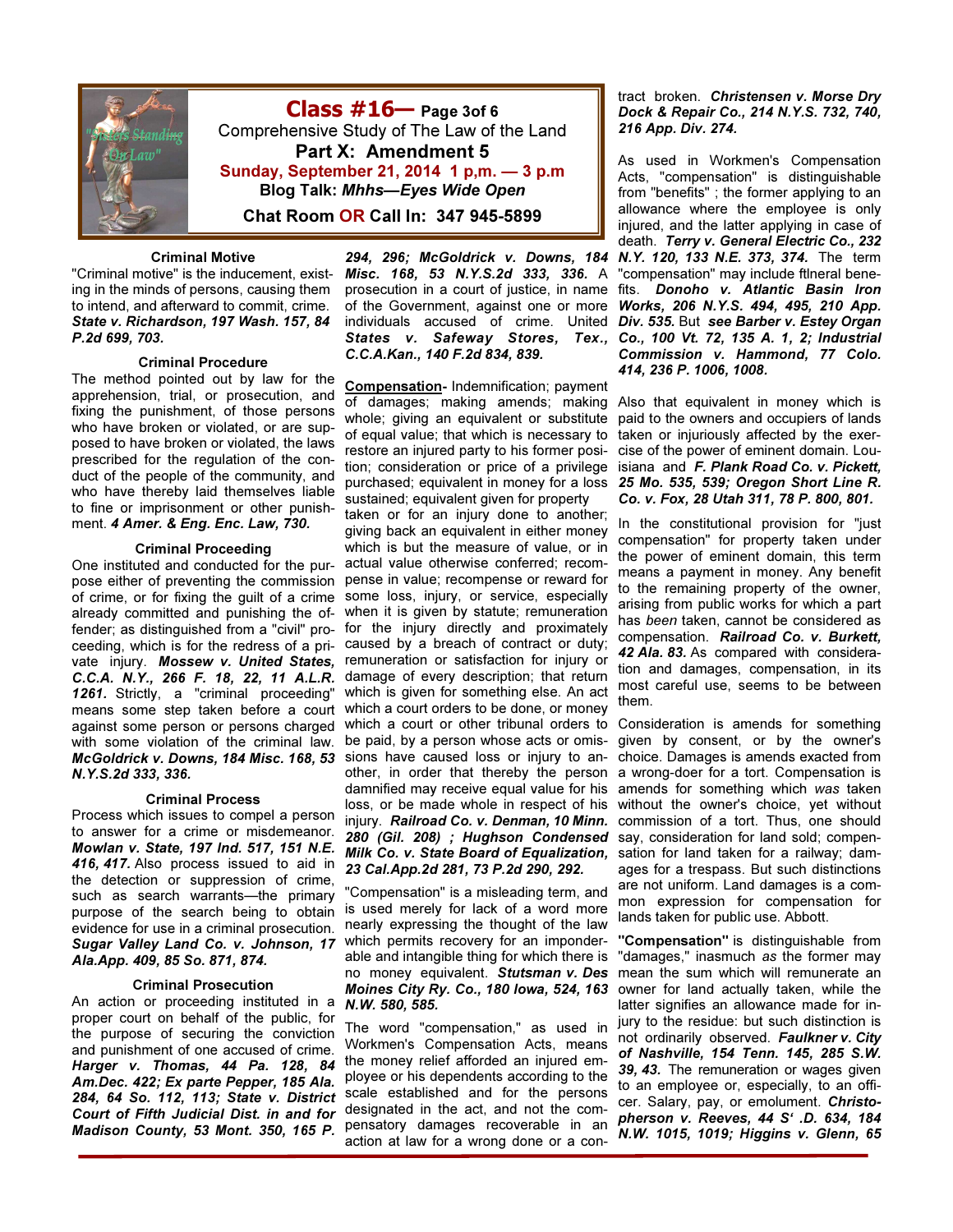

 $Class #16$  Page 4 of 6 Comprehensive Study of The Law of the Land Part X: Amendment 5 Sunday, September 21, 2014 1 p,m. — 3 p.m Blog Talk: Mhhs—Eyes Wide Open Chat Room OR Call In: 347 945-5899

## *Utah, 406, 237 P. 513, 515.*

The ordinary meaning of the term "compensation," as applied to officers, is remuneration, in whatever form it may be given, whether it be salaries and fees, or both combined. *State v. Bland, 91 Kan. 160, 136 P. 947, 949.* It is broad enough to include other remuneration for official services; *State ex rel. Emmons v. Farmer, 271 Mo. 306, 196 S. W. 1106, 1108;* such as mileage or traveling expenses *Leckenby v. Post Printing & Publishing Co., 65 Colo. 443, 176 P. 490, 492;* and also the repayment of amounts expended. Compare, however, *People v. Chapman, 225 N.Y. 700, 122 N.E. 240; McCoy v. Handlin, 35 S.D. 487, 153 N.W. 361, 371, L.R.A.1915E, 858,*  and denotes a taking altogether, a sei-*Ann.Cas.1917A, 1046.* But the term is zure, a direct appropriation, dispossesnot necessarily synonymous with sion of the owner*. Brown v. City of*  "salary." *See People v. Wemple, 115 Atlanta, 167 Ga. 416, 145 S.E. 855, N.Y. 302, 22 N.E. 272; Com. v. Carter, 857.* It connotes want of consent. *San-21 Ky.L.Rep. 1509, 55 S.W. 701; Craw-del v. State, 104 S.E. 567, 571, 115 ford County v. Lindsay, 11 Il1.App. S.C. 168, 13 A.L.R. 1268. 261; Kilgore v. People, 76 Ill. 548.* 

A "reasonable compensation" *is* that summoned and returned by the sheriff to which will fairly compensate the laborer each session of the criminal courts, and when the character of the work and the whose duty is to receive complaints and effectiveness and ability entering into accusations in criminal cases, hear the the service are considered. *Chapman v.*  evidence adduced on the part of the A. H. Averill Machinery Co., 28 Idaho, state, and find bills of indictment in *121, 152 P. 573, 575.* Compensation is cases where they are satisfied a trial ordinarily a gratuity from the government and instructed by the court. This is or some of its subordinate agencies in recognition of, but not in payment for, past services. *Dickey v. Jackson, 181 Iowa 1155, 165 N.W. 387, 389.*

The Civil, Scotch, and French Law Recoupment; set-off. The meeting of two debts due by two parties, where the debtor in the one debt is the creditor in the other; that is to say, where one person is both debtor and creditor to another, and therefore, to the extent of what is due to him, claims allowance out of the sum that he is due. *Bell; 1 Kames, Eq. 395, 396.* 

In order for "compensation" to take place, the two debts must exist simultapayment of a sum of money or a certain *Misc. 364; Finley v. State, 61 Ala. 204;* 

quantity of consumable things of one and the same kind, and the debts must be equally liquidated and demandable. *Blanchard v. Bank of Morgan City & Trust Co., La.App., 185 So. 120, 122.* Compensation is of three kinds,-legal, or by operation of law; compensation by way of exception; and by reconvention. *Stewart v. Harper, 16 La.Ann. 181; Blanchard v. Cole, 8 La. 158; 8 Dig. 16, 2; Code, 4, 31; Inst. 4, 6, 30; Burge, Suret. b. 2, c. 6, p. 181; La.Civ.*  while an indictment is preferred at the *Code, arts. 2203-2208 (Civ.Code, arts.*  suit of the government, and is usually *2207-2211).* 

Deprived- To take. The term has this meaning in a constitutional provision that no person shall be "deprived of his property" without due process of law,

not synonymous with "pension," which is ought to be had. They are first sworn, When several offenders are joined in the neously and have as their object the *849; In re Gardiner, 64 N.Y.S. 760, 31*  Grand Jury- A jury of inquiry who are called a "grand jury" because it comprises a greater number of jurors than the ordinary trial jury or "petit jury." At common law, a grand jury consisted of *P.C. 173; Brown.*  not less than twelve nor more than INDICTMENT DE FELONY EST CONtwenty-three men, and this is still the TRA PACEM DOMINI REGIS, rule in many of the states, though in ORONAM ET DIGNITATEM SUAM, IN some the number is otherwise fixed by GENERE ET NON IN INDIVIDUO; statute; thus in Oregon and Utah, the QUIA IN ANGLIA NON EST INTERgrand jury is composed of seven men; in REGNUM. *Jenk. Cent. 205.* Indictment South Dakota, not less than six nor for felony is against the peace of our more than eight; in Texas, twelve; in lord the king, his crown and dignity in Idaho, sixteen; in Washington, twelve to general, and not against his individual seventeen; in North Dakota, sixteen to person; because in England there is no twenty-three; in California, nineteen; in interregnum. New Mexico, twenty-one. See *Ex parte Bain, 121 U.S. 1, 7 S.Ct. 781, 30 L. Ed.* 

*People v. Duff, 65 How.Prac., N.Y., 365; English v. State, 31 Fla. 340, 12 So. 689; Jones v. McClaughry, 169 Iowa, 281, 151 N.W. 210, 216.*

Indictment - An accusation in writing found and presented by a grand jury, legally convoked and sworn, to the court in which it is impaneled, charging that a person therein named has done some act, or been guilty of some

omission, which, by law, is a public offense, punishable on indictment. *Kennedy v. State, 86 Tex.Cr.R. 450, 216 S.W. 1086; State v. Engler, 217 Iowa 138, 251 N.W. 88.* 

A presentment differs from an indictment in that it is an accusation made by a grand jury of their own motion, either upon their own observation and knowledge, or upon evidence before them; framed in the first instance by the prosecuting officer of the government, and by him laid before, the grand jury, to be found or ignored. An information resembles in its form and substance an indictment, but is filed at the mere discretion of the proper law officer of the government, without the intervention or approval of a grand jury, and an affidavit is a charge made and preferred by an individual. *2 Story, Const. §§ 1784, 1786; People v. Foster, 198 Cal. 112, 243 P. 667, 670.* 

In Scotch law. The form of process by which a criminal is brought to trial at the instance of the lord advocate. Where a private party is a principal prosecutor, he brings his charge in what is termed the "form of criminal letters."

#### Joint Indictment

same indictment, as when principals in the first and second degree, and accessaries before and after the fact, are all joined in the same indictment. *2 Hale,* 

Infamous- Shameful or disgraceful. *Stevens v. Wilber, 136 Or. 599, 300 P. 329, 330.*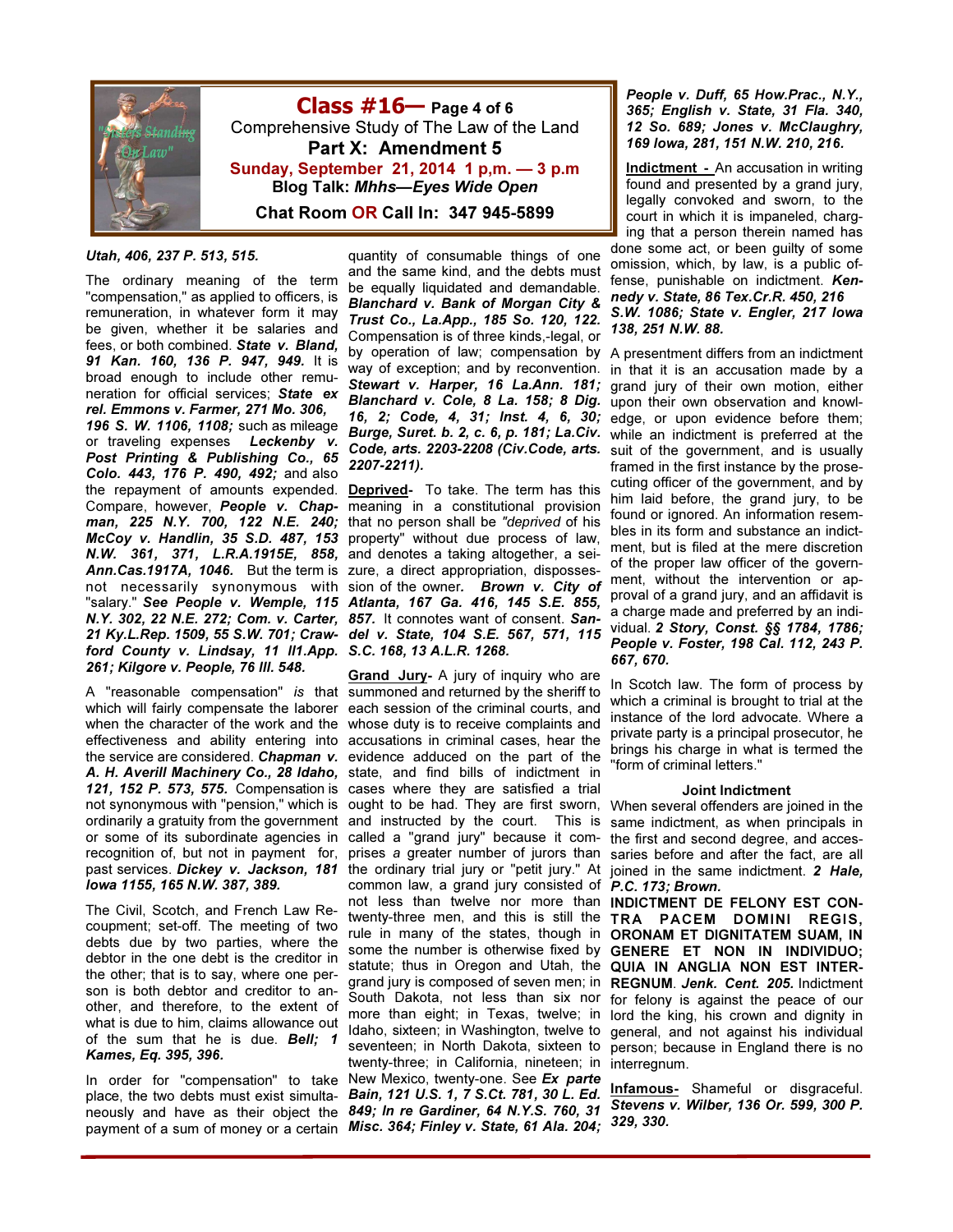

Class #16— Page 5of 6 Comprehensive Study of The Law of the Land Part X: Amendment 5 Sunday, September 21, 2014 1 p,m. — 3 p.m Blog Talk: Mhhs—Eyes Wide Open Chat Room OR Call In: 347 945-5899

#### Infamous Crime

A crime which entails infamy upon one written notice taken by a grand jury of any who has committed it. *Butler v. Wen-* offense, from their own knowledge or obtworth, 84 Me. 25, 24 A. 456, 17 L.R.A. servation, without any bill of indictment **764.** The term "infamous" e., without fame laid before them at the suit of the governor good report—was applied at common ment. *4 BI. Comm. 301; Bennett v. Kala*law to certain crimes, upon the conviction mazoo Circuit Judge, 183 Mich. 200, of which a person became incompetent to 150 N.W. 141, 142, Ann.Cas.1916E, 223. testify as a witness, upon the theory that a Presentments are also made in courtsperson would not commit so heinous a leet and courts-baron, before the stewcrime unless he was so depraved as to be ards. Steph. Comm. 644. unworthy of credit.

These crimes are treason, felony, and the crimen Nisi. Abbott. A crime punishable by imprisonment in the state prison or penitentiary, with or without hard labor, is an infamous crime, within the provision of the fifth amendment of the constitution ments found by a grand jury. 2 Hawk. Pl. that "no person shall be held to answer for  $\,$  Cr. c. 25,  $\,\,\$$  1. An informal statement in a capital or otherwise infamous crime writing, by the grand jury, representing to unless on a presentment or indictment of the court that a public offense has been a grand jury." Mackin v. U. S., 117 U.S. committed which is triable in the county, 348, 6 S.Ct. 777, 29 L. Ed. 909; Brede v. and that there is reasonable ground for Powers, 263 U.S. 4, 44 S.Ct. 8, 68 L.Ed. believing that a particular individual 132. It is not the character of the crime but named or described therein has committhe nature of the punishment which ren- ted it. Eason v. State, 11 Ark. 482; State ders the crime "infamous." Weeks v. v. Kiefer, 90 Md. 165, 44 A. 1043. An United States, C.C.A.N.Y., 216 F. 292, accusation of crime, made by a grand jur 298, L.R.A. 1915B, 651. But see Drazen y from their own knowledge or from eviv. New Haven Taxicab Co., 95 Conn. dence furnished them by witnesses or by 500, 111 A. 861, 864. Whether an offense one or more of their members. In re Reis infamous depends on the punishment port of Grand Jury of Baltimore City, which may be imposed therefor, not on 152 Md. 616, 137 A. 370, 372. the punishment which was imposed. United States v. Moreland, 258 U.S. 433, 42 S.Ct. 368, 370, 66 L.Ed. 700; De Jianne v. U. S., C.C.A.N.J., 282 F. 737, 740; Le Clair v. White, 117 Me. 335, 104 A. 516, 517. Under the constitution of Rhode Island, a crime, to be "infamous," must come within the "crimen falsi," such as forgery, perjury, subornation of perjury, offenses affecting the public administration of justice, or such as would affect civil or political rights, disqualifying or rendering a person incompetent to be a witness or juror. State v. Bussay, 38 R.I. 454, 96 A. 337, 339. By the Revised Statutes of New York the term "infamous crime," when used in any statute, is directed to be construed as including every offense punishable with death or by imprisonment in a state prison, and no other.

Presentment- Criminal Practice. The

The writing which contains the accusation so presented by a grand jury. U. S. v. Hill, 1 Brock. 156, Fed.Cas.No.-15,364.

In an extended sense, the term includes not only presentments properly so called, but also inquisitions of office and indict-

# Reminder Notes for Future Classes:

State - A People permanently occupying a fixed territory, bound together by common-law, habits, and custom into one body politic exercising, through the medium of an organized government, independent sovereignty and control over all persons and things within its boundaries, capable of making war and peace and of entering into international relations with other communities of the globe. Black's Law Dictionary  $4<sup>th</sup>$  Edition

# Parties to the Constitution – United States:

1. Moors – Supreme Authority, and

2. Union [United] States of America – Europeans, the People adopted into the Nation.

Status – The etymology of the word state comes from the latin "Status" – stare – to stand; Status – manner of standing, attitude, position, carriage, manner, dress, apparel; and other senses.

All **legislative powers** herein granted shall be vested in a Congress of the United States - Moors, which shall consist-[stands together with] of a Senate and House of Representatives – [members elected from the Union States]

# The 3 Great Departments of Government:

 $\triangle$  Legislative – pass law – this is appropriate if you comprehend that the Moors make up the United States and only the sovereign of the land can make any laws.

- $\triangle$  **Executive** approve and execute the laws that have been passed.
- $\triangleleft$  Judicial expound and enforce the laws that have been passed.